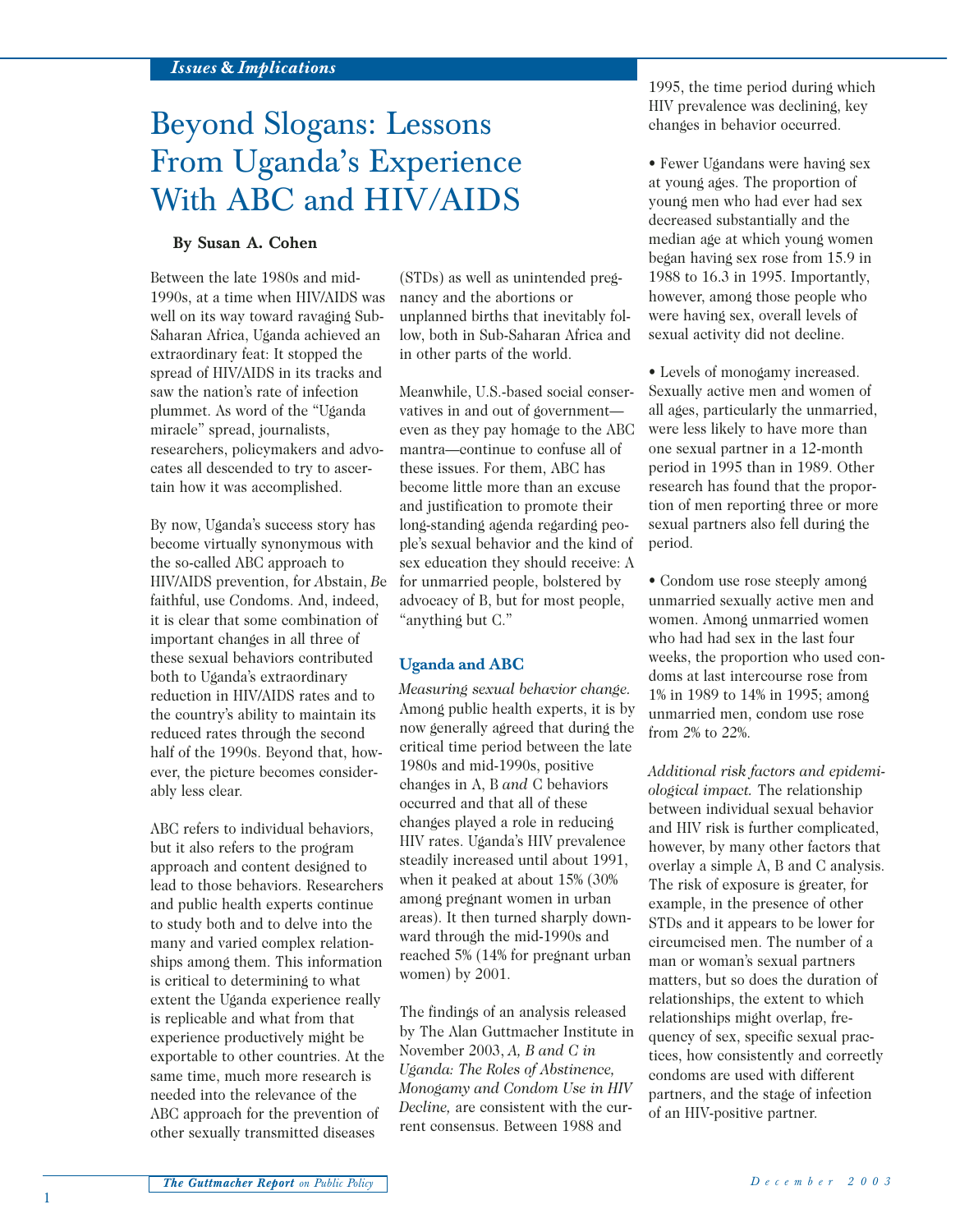In high-prevalence settings, ascertaining exactly which behavior change or combinations of changes can have the most impact in reducing HIV infection among the population as a whole is the focus of more recent studies. Indeed, based on the Uganda experience and drawing on an understanding of the epidemiology of STDs more generally, scientists are now concluding that other things being equal, even if absolute monogamy is not attained, having fewer sexual partners, especially concurrently, may be the most significant behavior change for a population overall. (Whether this is always the most significant protective factor at the *individual* level may be another matter.)

*Creating behavior change.* It is not possible to make a direct and simple link between the changes that took place in Uganda and the policies or programs that may have caused them to happen. The widely held view among Ugandans and outside analysts, though, is that increases in all three of the ABC behaviors led to reduced HIV rates following a comprehensive national message that HIV prevention was of the utmost importance to the country and the responsibility of all of its citizens. The message was delivered in different ways through a multiplicity of approaches, programs and types of organizations and was buttressed by a level of political commitment to forthrightly addressing the AIDS crisis that was unique among African governments. President Yoweri Museveni himself exhorted Ugandans, and still does, to practice A, B and C. Further, as Harvard medical anthropologist Edward Green observed recently, "ABC is far from all that Uganda has done." Uganda, he noted, "pioneered approaches towards reducing stigma, bringing discussion of sexual behavior out into the open, involving HIVinfected people in public education, persuading individuals and couples

to be tested and counseled, improving the status of women, involving religious organizations, enlisting traditional healers, and much more."

The evidence, therefore, points to the existence of a range of complementary messages and services delivered by the government and a wide diversity of nongovernmental organizations. To be sure, those messages included the importance of both young people delaying sexual initiation and "zero grazing" (monogamy). But contrary to the assertions of social conservatives that the case of Uganda proves that an undiluted "abstinence-only" message is what makes the difference, there is no evidence that abstinenceonly educational programs were even a significant factor in Uganda between 1988 and 1995.

#### **Beyond Uganda**

Encouraging signs also are beginning to emerge from other countries where HIV/AIDS had become a generalized epidemic. In Zambia, for example, HIV rates appear to be declining, at least among urban youth. The U.S. Agency for International Development (USAID) notes that "clear, positive changes in all three ABC behaviors" have taken place. Indeed, it would seem that the HEART (Helping Each Other Act Responsibly) program, a major USAID-funded media campaign there, may deserve much of the credit. This program, which was designed for and by youth, promotes both abstinence and condom use. One year after the campaign's initiation, indications are that young people exposed to its comprehensive messages are 46% more likely to be delaying or stopping having sex and 67% more likely to have used a condom the last time they had sex, compared with those who were not exposed.

In Jamaica, where HIV rates are still relatively low but sexual activity at

early ages is prevalent, a similar media campaign is beginning to show results. According to a recent summary from the USAID-sponsored YouthNet project, "More than half of the youth who recalled the ads said the ads had influenced how they handle boy/girl relationships through abstaining from sex, not giving into sexual pressure, and always using a condom/contraceptive when having sex."

HIV/AIDS rates also are declining in Cambodia, Thailand and the Dominican Republic, three other countries where various combinations of ABC behavioral changes appear to have played an important role. In Cambodia and Thailand, the epidemic spread mainly through prostitution. Both countries are adopting a "100% condom use" policy in brothels, and it is yielding positive results. In the Dominican Republic, meanwhile, the infection rate has slowed mainly due to men having fewer sexual partners as well as to increased condom use.

Finally, Brazil has so successfully stemmed the tide of HIV/AIDS that only half the number of Brazilians are infected today as the World Bank had predicted only a few years ago. Brazil's case may be atypical in one sense because of the government's decision to make free antiretroviral drugs available to anyone who qualifies for AIDS therapy. But it is equally atypical within Latin America because of the government's decision to promote frank talk about sex as well as condom distribution programs. Indeed, the Brazilian Health Ministry announced plans in August 2003 to distribute condoms to sexually active high school students in five Brazilian cities to prevent not only HIV/AIDS but also teenage pregnancy. Officials are particularly concerned about preventing HIV-positive teenage girls from becoming pregnant and then transmitting HIV/AIDS to their newborn infants.